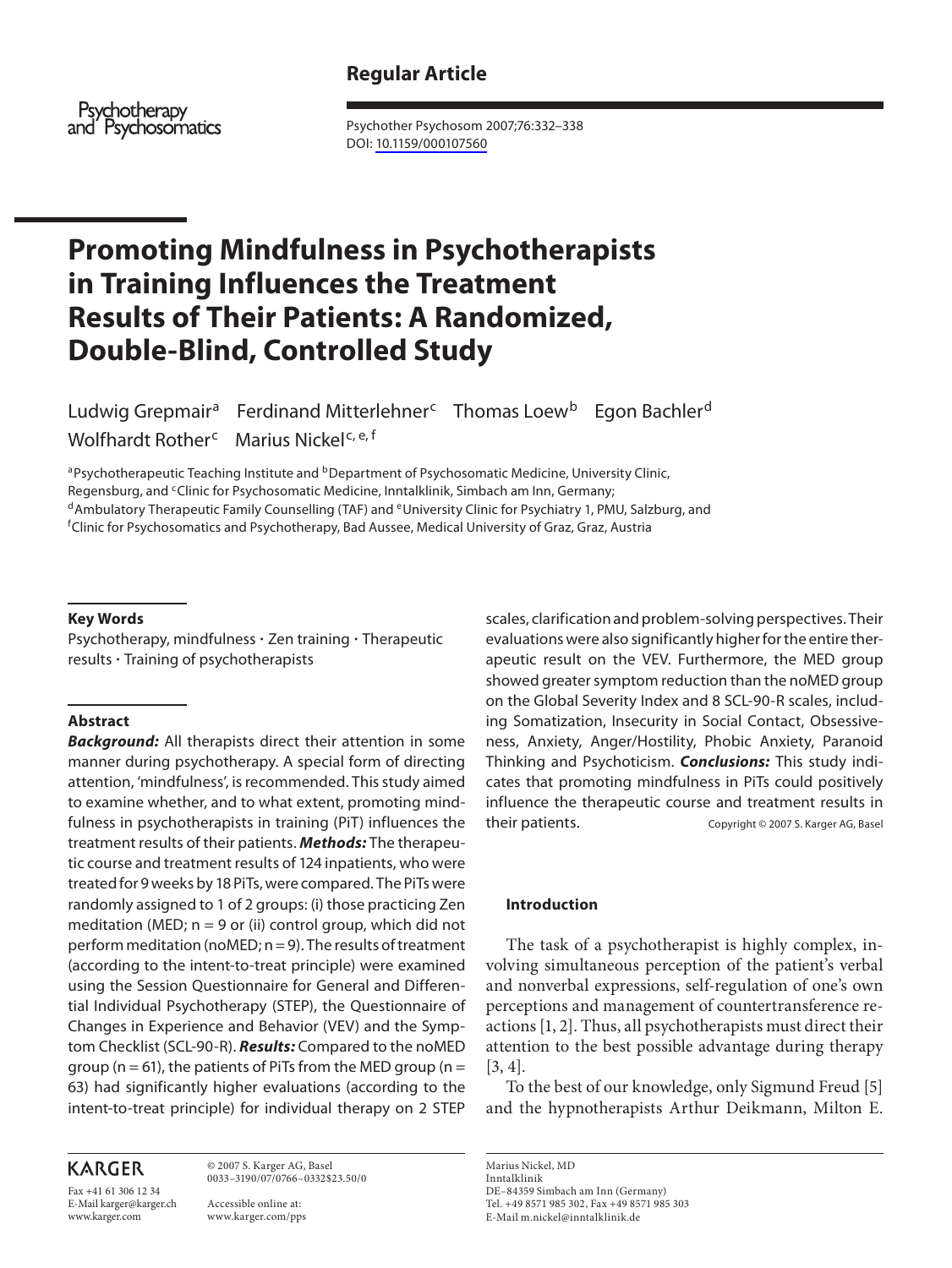Erickson und Stephen G. Gilligan [6] have offered insights regarding this common problem. Freud [5] recommended ungrounded attention, unintentionality, apathy without therapeutic ambition, low activation of attention, as well as discarding one's own expectations or tendencies. Deikmann, Erickson and Gilligan investigated outwardly directed interpersonal trace experiences, in which the psychotherapist directs attention to the patient and abandons usual analytical processes of thought and perception [6]. According to Gilligan, an essential element is that the psychotherapist relaxes his own physical and emotional tensions and pays attention to his respiration  $[6]$ .

 A special form of directing attention is Zen Buddhist mindfulness. In this method, attention is directed to the 'present moment' , and is 'on purpose and non-judgmental' [7]. Mindfulness was historically developed in the Buddhist practice of meditation [4], but during the 1980s and 90s it was increasingly integrated into psychotherapeutic treatment approaches [8, 9]. Self-experience and self-regulation are emphasized in psychotherapists' training  $[6, 10, 11]$  because of their reciprocally beneficial influence on self-reflection [12] and possible benefits in therapeutic outcomes. However, to our knowledge, the direct influence of promoting mindfulness in psychotherapists on their patients' psychotherapeutic results has not been examined. Most studies evaluating techniques of psychotherapists concentrate exclusively on patient intervention [13–18] . Thus, the aim of this study was to assess whether the promotion of mindfulness, through daily Zen meditation, in psychotherapists in training (PiTs) influences the treatment results of their patients.

## **Methods**

## *Study Location and Subjects*

 The study was performed in the Inntalklinik, Simbach am Inn, Germany, which is a licensed training institution for depthpsychology-based psychotherapy and is integrated into a  $\geq 200$ bed psychosomatic hospital. This study involved PiTs who had the equivalent of a bachelor's degree in psychology and were in their second year of internship. An internship of at least 3 years following their university studies is a requirement for all psychologists who want to work as psychotherapists in Germany. Essential elements of this training are theory, self-experience and practical therapeutic work, under supervision, and PiTs are usually evaluated by their therapeutic results.

 PiTs who were currently taking part in meditation on their own initiative, or who had more than 3 absences from meditation (see 'Study Design'), were to be excluded from the study; however, none of them met the exclusion criteria and all remained in the study. Based on the number of PiTs and our statistics on the average hospital occupancy, we estimated the time necessary for the study duration as 2 phases of 9 weeks (2 months) each. All patients treated by the PiTs at the time of the study were included.

#### *Assessment*

 The admission diagnoses were qualified by means of Structured Clinical Interviews (SCID I and II) according to ICD-10. The questionnaires included sociodemographic data, the Session Questionnaire for General and Differential Individual Psychotherapy (STEP), the Questionnaire of Changes in Experience and Behavior (VEV) and the Symptom Checklist (SCL-90-R).

 The STEP is a German questionnaire that economically records the various, general influencing factors in the psychotherapeutic process and its effects from the perspective of the patients. The 12 items directly relate to the experience of a therapy session in an individual setting and form 3 subscales: clarification, problem solving and relationship perspectives. Directly following a therapy session, the patients use a 7-step answer scale to rate how applicable the respective statements are to their experiences (Cronbach's  $\alpha$  between r = 0.71 and r = 0.91). The scale's raw values are transformed into T values [19] .

 The VEV is a German questionnaire on quantitative assessment of subjectively perceived changes in experience and behavior between the poles of relaxation, stoicism and optimism on the one hand and tension, insecurity and pessimism on the other. Change is surveyed with respect to differing situations: general mode of experience (more quiet, more cheerful, more open, more at odds with oneself), behavior in social situations (more independent from others, more easygoing in contact with others, more pronounced isolation, more open speech, more difficult to establish contact), and behavior and experience in performance situations (would rather know what one wants to do, difficulties in maintaining composure in conflict situations, less perseverance and quicker to give up, no longer feeling up to the task, no fear of failure). The questionnaire contains 42 questions on change, which record the subject's subjectively perceived conditions in comparative form. A theoretical 0-change, which is virtually identical to the change in an untreated clinical random sample, is present when all the statements on change result, on average, in a sum of 168 points. In validating studies, the variance analysis of the posttest data showed that the differences between the groups were significant on a 0.5% level (multiple validity coefficient  $r =$  $0.72)$  [20].

 The SCL-90-R measures subjectively perceived impediments through 90 of the person's alleged physical and psychological symptoms during the previous 7 days. Once interpreted, it offers an overview of the person's emotional and symptomatic stress on 9 scales: somatization, obsession/compulsion, interpersonal sensitivity, depression, anxiety, hostility, phobic anxiety, paranoid ideation and psychotism. The Global Severity Index(GSI) is also part of the SCL-90-R and measures basic psychological stress. It can be portrayed on a 5-tiered Likert scale between 'absolutely not' (0) and 'very strong' (4). The transformation of the raw data to T scores, with the sociodemographic factors taken into consideration, makes an oriented classification of the individual case possible. T scores starting at 60 are considered slightly elevated, at 65 obviously, at 70 strongly and at 75 very strongly elevated. In the control group, the internal consistency (Cronbach's  $\alpha$ ) was between  $r = 0.75$  and  $r = 0.87$  [21].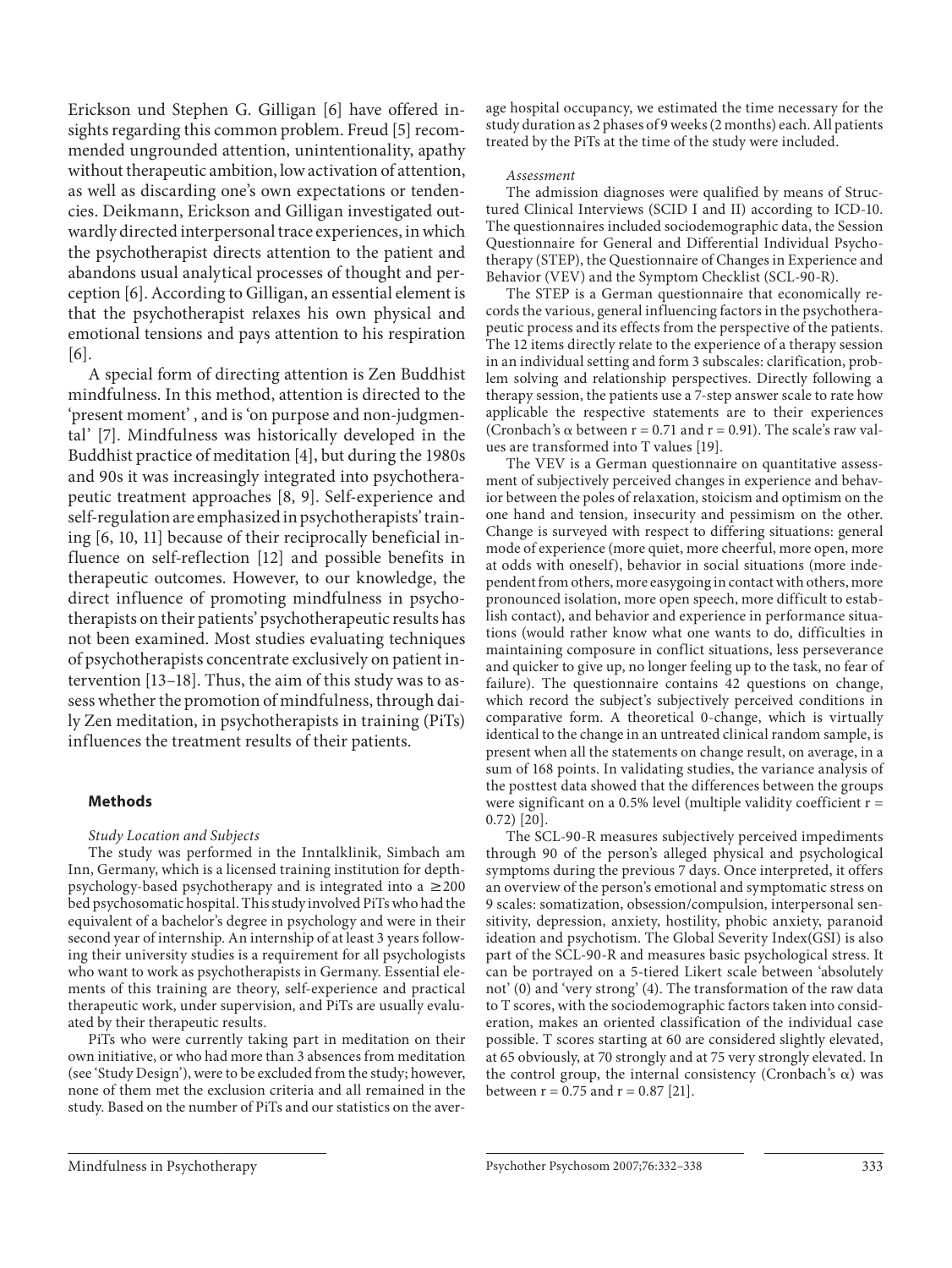

 **Fig. 1.** Summary of PiTs' and patients' progress through the phases of the trial.

## *Study Design*

 Eighteen PiTs took part in the study. The PiTs were randomly selected for the Zen meditation group (MED,  $n = 9$ ) or for the control group, which did not practice meditation before therapy sessions (noMED,  $n = 9$ ). The patients were likewise randomly assigned to the PiTs using the Excel table random numbers. The PiTs from both groups were women (there were no male PiTs in the training period in question) of comparable age (MED: 29.3  $\pm$ 3.2; noMED: 30.4  $\pm$  2.9 years; mean  $\pm$  standard deviation) who had completed the same course of university studies to qualify as psychologists and who were at the same level of training. The pronounced overrepresentation of female psychotherapists is typical of Germany.

 Both the patients and the PiTs were blinded to their conditions in that the patients were not informed of changes in PiT training and both PiT groups participated in meditation; the MED group before therapy sessions and the control group at another point of time. The fact that introducing Zen meditation at the end of the second year of training was not revealed to the patients was ethical and legally proper. In Bavaria, this meditation training is currently only offered at the Inntalklinik hospital. The psychologists are accepted for the training with the basic provision that the training plan is innovative and can be experimentally adjusted for the purposes of researching the optimal content for the training

program. The patients are also aware of this. The objective of the data collection during this training period was first revealed to the therapists and patients after completion of the last test. No objections were raised to further use of the data upon disclosure of the objective. Both participating PiTs and patients were fully informed about the study and written permission was obtained to use data related to the therapy.

 The study was carried out in 2005 and 2006. A Japanese Zen master domiciled in Germany, who was likewise unaware of the reasons for introducing Zen meditation at that point in time, led the group meditation [22]. The meditation took place daily before the workday began (Monday through Friday) from 7: 00 to 8: 00.

 The patients of both groups were treated according to an inpatient, integrative psychiatric-psychotherapeutic plan. In the context of this treatment, they took part each week in 2 individual psychotherapeutic sessions (50 min each), 5 group therapy sessions (60 min each), 2 group sessions of gestalt therapy (60 min each), 5 sessions of group body psychotherapy based on psychoanalysis (60 min each), 2 sessions of progressive muscle relaxation based on Jacobson (30 min each), and sports and gymnastic groups (totaling 480 min). In addition, where indicated, individual appointments were given for physical therapy, nutritional counseling, co-therapy or social counseling. Following each indi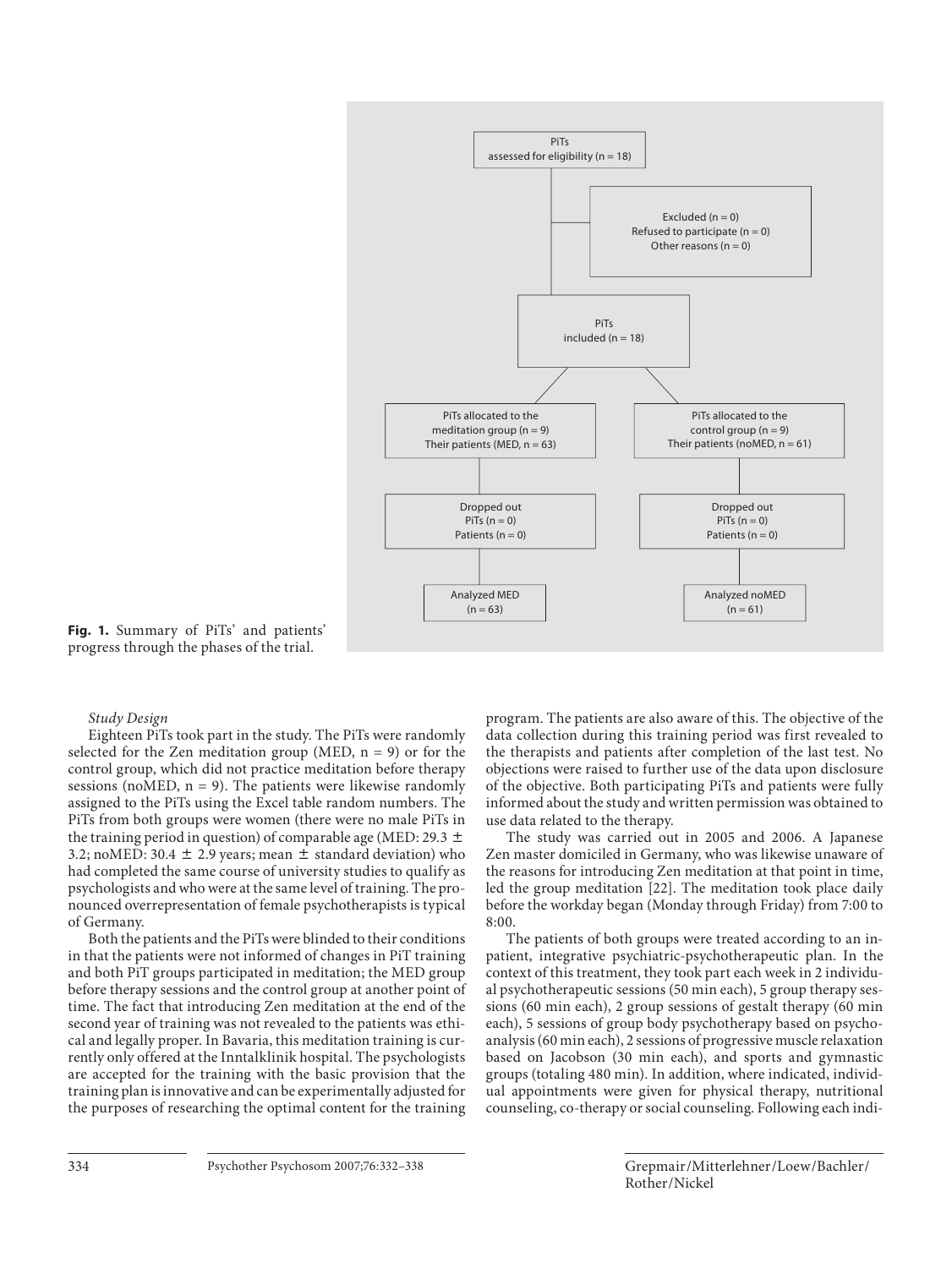**Table 1.** Sociodemographic data for patients of the MED and noMED PiT groups

**Table 2.** Most frequently diagnosed psychiatric diseases in MED and noMED

patients

|                                       | $MED (n = 63)$  | $noMED(n=61)$   |
|---------------------------------------|-----------------|-----------------|
| Age, years                            | $38.9 \pm 10.9$ | $39.8 \pm 12.3$ |
| Life partnership                      | 37(58.7)        | 38(62.3)        |
| Career                                |                 |                 |
| blue-collar                           | 35(55.5)        | 32(52.4)        |
| white-collar                          | 15(23.8)        | 14 (22.9)       |
| homemaker                             | 13(20.6)        | 15(24.6)        |
| Treatment within the previous 2 years |                 |                 |
| outpatient psychotherapy              | 20(31.7)        | 22(34.9)        |
| psychopharmacology                    | 49 (77.8)       | 47 (77.0)       |
| inpatient psychiatry/psychotherapy    | 6(9.5)          | 7(11.5)         |

Figures in parentheses are percentages. Age: mean value  $\pm$  standard deviation. MED = Group treated by therapists practicing Zen meditation; noMED = control group, in which PiTs did not meditate.

|                                                    | $MED (n = 63)$ | $noMED(n=61)$ |
|----------------------------------------------------|----------------|---------------|
| Reaction to severe stress and adjustment disorders | 30(47.6)       | 28(45.9)      |
| Mood disorders                                     | 24(38.1)       | 25(40.9)      |
| Specific personality disorders                     | 14(22.2)       | 13(21.3)      |
| Somatoform disorders                               | 11(17.5)       | 12(19.7)      |
| Anxiety disorders                                  | 10(15.9)       | 9(14.7)       |
| Substance abuse                                    | 4(6.3)         | 5(8.1)        |
| Obsessive-compulsive disorders                     | 2(3.2)         | 2(3.3)        |
|                                                    |                |               |

Figures in parentheses are percentages. MED = Group treated by therapists practicing Zen meditation; noMED = control group, in which PiTs did not meditate.

vidual therapy session, the patients filled in the STEP questionnaire, and after completion of their inpatient treatment, they filled in the VEV form once. The SCL-90-R was carried out at admission and prior to discharge.

As indicated in figure 1, no PiTs dropped out in either group. All patients were included regardless of the duration of their inpatient treatment. The study was concluded according to plan.

## *Source of Funding and Ethical Considerations*

 The study was planned and performed in accordance with the Declaration of Helsinki and ethics laws pertaining to the medical professions. The design of this trial was approved by the clinic's 'Ethikkommission' (the German equivalent to the Committee on Human Subjects). The study was conducted independently of any institutional influence and was not funded.

#### *Data Analysis*

 Data from STEP are presented according to the intent-to-treat principle with means, standard deviations and 95% confidence intervals (95% CI). The results are portrayed as the difference in the scores for the scales and p value for the treatment-by-time effect of the linear mixed-effects model.

 For the analysis of the response value time course, we set up a regression model to show trends across time and differences due to treatment (MED vs. noMED). In particular, a 2-level linear mixed-effects regression model was used [23, 24] . The model included a treatment-dependent (quadratic) time trend, modeled by fixed time-by-treatment interaction effects. To account for a possible inter-PiT variation, a random (quadratic) time trend (without vertical shift) was included, and for the inter-patientintra-PiT variation, a random linear trend (with vertical shift, to model the patient-specific baseline score value) was included. These random effects also accounted for the longitudinal structure of the data (and hence their intra-PiT and intrapatient correlation).

 Statistics software S-PLUS 6.0 of the Data Analysis Products Division of MathSoft, Seattle, USA, with the 'nlme' library version 3.3.1 for mixed-effects models by Pinheiro and Bates [24] , was used.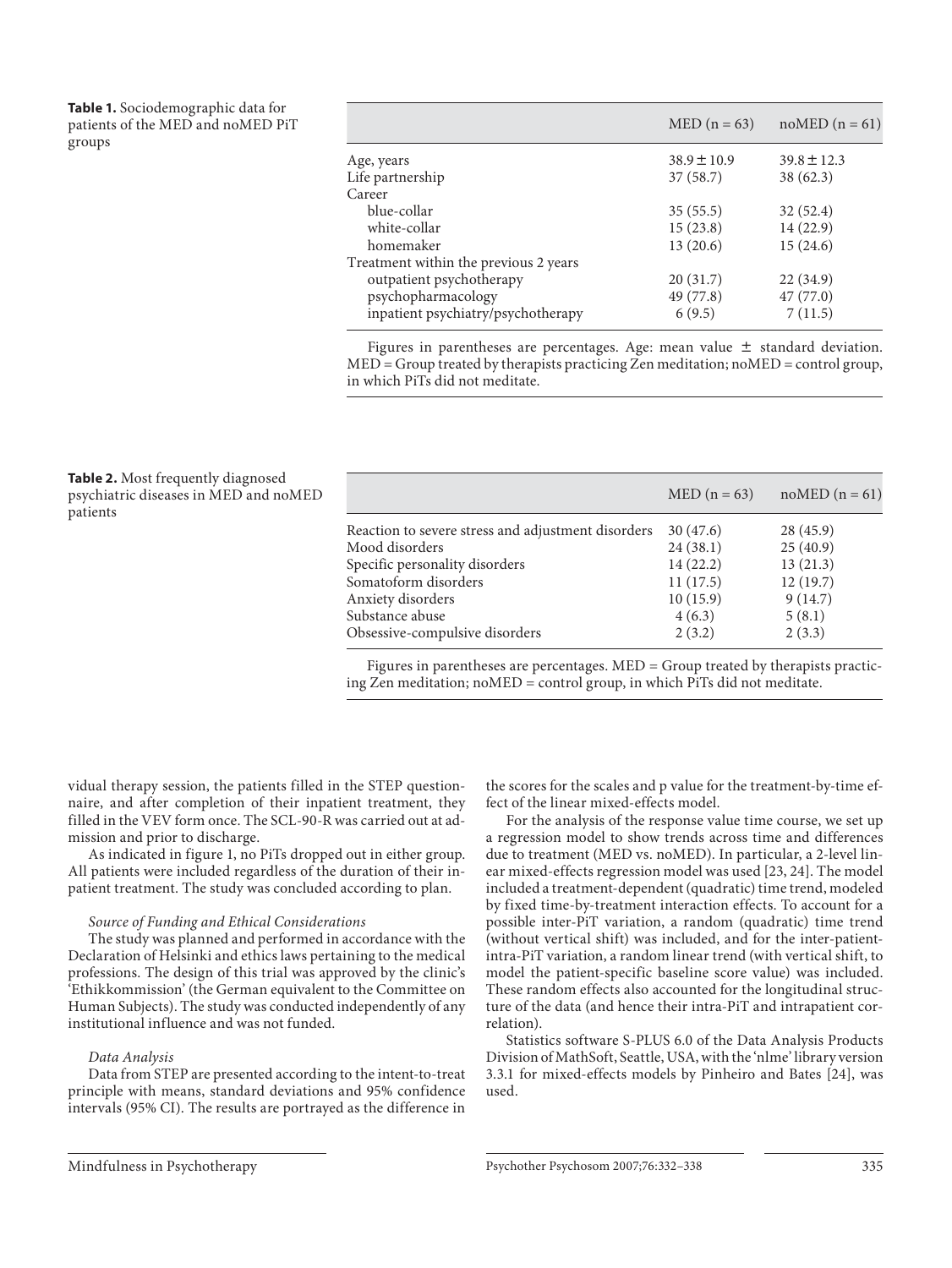**Table 3.** Changes on all 9 scales (T values) and the GSI of the SCL-90-R

|                           | <b>SOM</b>                     | $O-C$                                                          | $I-S$                  | <b>DEP</b>                     | <b>ANX</b>                                                                                                                                                      | <b>HOS</b>             | PHOB                  | <b>PAR</b>                                                                     | <b>PSY</b>             | <b>GSI</b>              |
|---------------------------|--------------------------------|----------------------------------------------------------------|------------------------|--------------------------------|-----------------------------------------------------------------------------------------------------------------------------------------------------------------|------------------------|-----------------------|--------------------------------------------------------------------------------|------------------------|-------------------------|
| Initial MED<br>$(n = 63)$ |                                | $69.5 \pm 11.7$ $67.9 \pm 14.0$ $64.6 \pm 13.4$ $72.5 \pm 9.0$ |                        |                                | $68.5 \pm 12.0$ $66.8 \pm 9.8$                                                                                                                                  |                        |                       | $65.5 \pm 13.0$ $63.2 \pm 12.6$ $63.1 \pm 10.7$ $72.6 \pm 6.8$                 |                        |                         |
| noMED<br>$(n = 61)$       | $59.6 \pm 10.3$ $62.7 \pm 9.8$ |                                                                |                        | $60.4 \pm 14.0$ $65.9 \pm 9.7$ |                                                                                                                                                                 |                        |                       | $62.6 \pm 11.4$ $61.2 \pm 11.1$ $61.4 \pm 11.2$ $59.4 \pm 11.8$ $61.4 \pm 9.5$ |                        | $65.6 \pm 10.4$         |
| Final MED<br>$(n = 63)$   |                                |                                                                |                        |                                | $54.1 \pm 10.7$ $49.0 \pm 12.1$ $48.5 \pm 10.0$ $49.3 \pm 10.5$ $52.9 \pm 10.5$ $49.3 \pm 10.8$ $50.6 \pm 10.4$ $51.3 \pm 10.7$ $49.1 \pm 10.1$ $50.7 \pm 10.5$ |                        |                       |                                                                                |                        |                         |
| noMED<br>$(n = 61)$       |                                | $59.3 \pm 10.1$ $58.9 \pm 10.9$ $56.1 \pm 12.9$ $60.5 \pm 9.9$ |                        |                                | $58.8 \pm 10.8$ $57.9 \pm 8.4$                                                                                                                                  |                        |                       | $55.5 \pm 11.6$ $55.8 \pm 11.9$ $57.1 \pm 9.1$                                 |                        | $60.1 \pm 9.6$          |
| DF                        | 14.1                           | 15.1                                                           | 11.8                   | 17.8                           | 11.8                                                                                                                                                            | 14.2                   | 14.2                  | 8.3                                                                            | 9.7                    | 16.4                    |
| 95% CI<br>p               | $9.2 - 18.9$<br>< 0.01         | $9.5 - 20.7$<br>< 0.01                                         | $6.2 - 17.3$<br>< 0.01 | $13.2 - 22.5$<br>< 0.01        | $6.8 - 16.8$<br>< 0.01                                                                                                                                          | $9.1 - 19.4$<br>< 0.01 | $0.5 - 14.2$<br>0.048 | $-0.9 - 13.7$<br>0.16                                                          | $5.6 - 13.8$<br>< 0.01 | $12.0 - 20.6$<br>< 0.01 |

Values are means  $\pm$  standard deviation. MED = Group treated by therapists practicing Zen meditation; noMED = control group, in which PiTs did not meditate;  $DF =$  difference in change between the 2 groups and its 95% CI;  $p =$  probability of error for the treatment by time effect within the linear mixed model; SOM = somatization; O-C = obsessiveness; I-S = insecurity in social contact; DEP = degree of depression;  $ANX =$  anxiety;  $HOS =$  aggressiveness/hostility;  $PHO =$  phobic anxiety;  $PAR =$  paranoid thinking; PSY = psychoticism.

**Table 4.** Changes on all 3 scales (T values) of the STEP

|                           | Clarification<br>perspective | Problem-solving<br>perspective | Relationship<br>perspective |
|---------------------------|------------------------------|--------------------------------|-----------------------------|
| Initial MED<br>$(n = 63)$ | $46.7 \pm 12.4$              | $44.3 \pm 13.4$                | $53.0 \pm 18.4$             |
| noMED<br>$(n = 61)$       | $48.6 \pm 7.9$               | $46.4 \pm 9.8$                 | $54.2 \pm 14.7$             |
| Final MED<br>$(n = 63)$   | $70.8 \pm 11.5$              | $70.7 \pm 13.0$                | $72.2 \pm 14.0$             |
| noMED<br>$(n = 61)$       | $55.8 \pm 10.1$              | $57.0 \pm 10.0$                | $66.6 \pm 13.2$             |
| DF                        | 16.9                         | 15.8                           | 6.8                         |
| 95% CI                    | $11.2 - 21.9$                | $10.2 - 21.2$                  | $-0.6$ to 12.9              |
| p                         | < 0.01                       | < 0.01                         | 0.091                       |

Values are means  $\pm$  standard deviation; MED = Group treated by therapists practicing Zen meditation; noMED = control group, in which PiTs did not meditate; DF = difference in change between the 2 groups and its 95% CI; p = probability of error for the treatment by time effect within the linear mixed model.

## **Results**

 Patients in the MED and noMED PiT treatment groups consisted of approximately 20% men and 80% women. This prominent overrepresentation of female patients is typical of our hospital. The sociodemographic data from both groups are represented in table 1 and the most frequent psychiatric disorders in table 2. Table 3 shows the comparison of the sociodemographic data, the psychiatric diagnoses and the initial assessments with SCL-90-R, allowing comparison of the 2 groups. The linear mixed-effects model showed a significant ( $p < 0.01$ ) treatment-by-time effect in the 2 STEP scales clarification and problem-solving perspectives (table 4). The MED and noMED groups did not differ in how they assessed the other STEP scale, relationship perspective, both patient groups performed similarly well on this measure [19, 25] . Likewise, significant treatmentby-time interaction effects were identified on the VEV [MED (n = 63):  $VEV = 224.9 \pm 34.9$ ; noMED (n = 61):  $VEV = 209.3 \pm 23.8$ ; p < 0.01].

 Comparing symptom reduction on the GSI and 8 SCL-90-R scales (somatization, insecurity in social contact, obsessiveness, anxiety, anger/hostility, phobic anxiety, paranoid thinking and psychoticism) showed significantly better results in the MED than in the noMED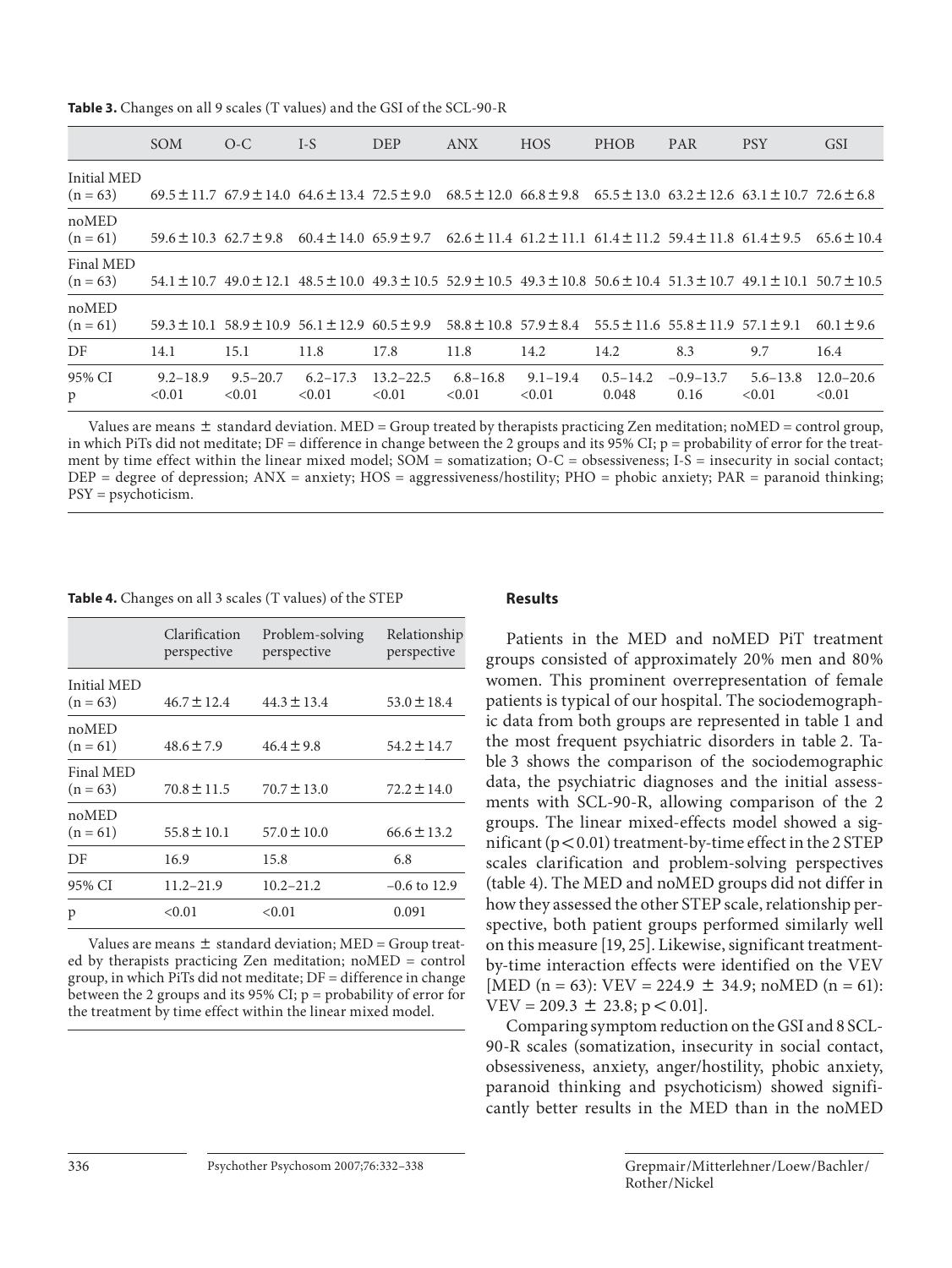group (table 3). On the other hand, the MED group did not differ from the noMED group in their perception of distrust and the feeling of being used (paranoid thinking)  $[21]$ .

## **Discussion**

 Patients treated by PiTs who regularly participated in Zen meditation before therapy sessions scored significantly higher on their assessment of individual therapy (on 2 of 3 STEP scales: clarification and problem-solving perspectives) than patients treated by PiTs that did not meditate before sessions. Immediately following therapy sessions, the MED group subjectively experienced progress in a number of areas. They better understood their own psychodynamics, the structure, phenomenology and characteristics of their difficulties, and the possibilities and goals of their development. They also made better assessments of their subjective progress in overcoming their difficulties and symptoms, their development of new behaviors and implementation in daily life.

 Furthermore, the subjectively perceived results of the entire inpatient treatment (VEV) were significantly better for the MED than the noMED patients [20] . The MED group changed significantly more than the noMED on the GSI and 8 SCL-90-R scales.

 These results suggest that the promotion of mindfulness in PiTs positively affects the course of therapy and the treatment results in their patients [26, 27] . At any rate, the patients were treated not only with individual psychotherapy but also with numerous other therapeutic tasks [28].

 Promoting the use of the 'psychotherapist as an instrument' has long been neglected in favour of psychotherapeutic techniques and in training psychotherapists [29]. Our study using PiTs, who are completing their training program to be licensed as psychotherapists, showed that the directed promotion of mindfulness could positively affect the therapeutic outcome [27–30]. One methodological limitation of the current study is that the Zen training here was not tested against a placebo intervention. Furthermore, whether the potency of the meditation effect would increase with increased meditation time needs to be investigated. Moreover, additional research, in which larger numbers of PiTs and experienced therapists participate, is necessary to test the extent to which our results can be generalized. In all, promoting mindfulness in psychotherapists shows promise as a useful tool for improving the treatment results of their patients and, if further research concords, should be adopted as part of psychotherapeutic training procedures and practices.

## **Acknowledgments**

 We are very grateful to Soto Zen Master Fumon S. Nakagawa Roshi and his colleagues from the Zen Center of Eisenbruch, Germany, for leading the Zen meditation group in the Inntalklinik during this study. We are also appreciative of Ann Marie Ackermann, JD, for translating and of Ann E. Power, PhD, Write Science Right, for editing this article.

## **References**

- 1 Becker-Carus C: Vigilanz (Wachsamkeit); in: Dorsch F (ed): Psychologisches Wörterbuch (Psychological Dictionary). Bern, Huber, 1987.
- 2 Sternberg RJ: Images of mindfulness. J Soc Issues 2000; 56: 112–126.
- 3 Rother W, Nickel M: Konzept der Klinik für Psychosomatik in Bad Aussee (A concept for the Psychosomatic Hospital in Bad Aussee). Wien Med Wochenschr 2002;152:1-6.
- 4 Kabat-Zinn J: Mindfulness-based interventions in context: past, present, and future. Clin Psychol Sci Pract 2003; 10: 144–156.
- 5 Freud S: Ratschläge für den Arzt bei der psychoanalytischen Behandlung (1912); in: Freud S (ed): Studienausgabe. Ergänzungsband. Schriften zur Behandlungstechnik. Frankfurt am Main, Fischer, 1982.
- Prinzip Kooperation in der Ericksonschen Hypnotherapie (Therapeutic Trances The Cooperation Principle in Ericksonian Hypnotherapy). Heidelberg, Auer, 1995.
- 7 Kabat-Zinn J: Full catastrophe living. New York, Delta, 1990.
- 8 Heidenreich T, Michalak J: Achtsamkeit 13 Heidenreich T, Tuin I, Pflug B, Michal M, ('Mindfulness') als Therapieprinzip in Verhaltenstherapie und Verhaltensmedizin (Mindfulness as a therapeutic principle in behavioral therapy and behavioral medicine). Verhaltenstherapie 2003;13:264–274.
- 9 Dua J: Meditation und kognitive Verhaltenstherapie (Meditation and cognitive behavioral therapy). Report Psychologie 1990; Feb:32–39.
- 10 Levis JM: Thirty years of teaching psychotherapy skills. Int J Group Psychother 1991; 41:419-432.
- 6 Gilligan SG: Therapeutische Trance. Das 11 Mize WL: Clinical training in self-regulation and practical pediatric hypnosis: what pediatricians want pediatricians to know. J Dev Behav Pediatr 1996; 17:317-322.
	- 12 Craig PE: Sanctuary and presence: an existential view on the therapist's contribution. Hum Psychologist 1986;14:22-28.
	- Michalak J: Mindfulness-based cognitive therapy for persistent insomnia: a pilot study. Psychother Psychosom 2006; 75: 188–189.
	- 14 Astin JA: Stress reduction through mindfulness meditation: effects on psychological symptomatology, sense of control, and spiritual experiences. Psychother Psychosom 1997; 66: 97 - 106.